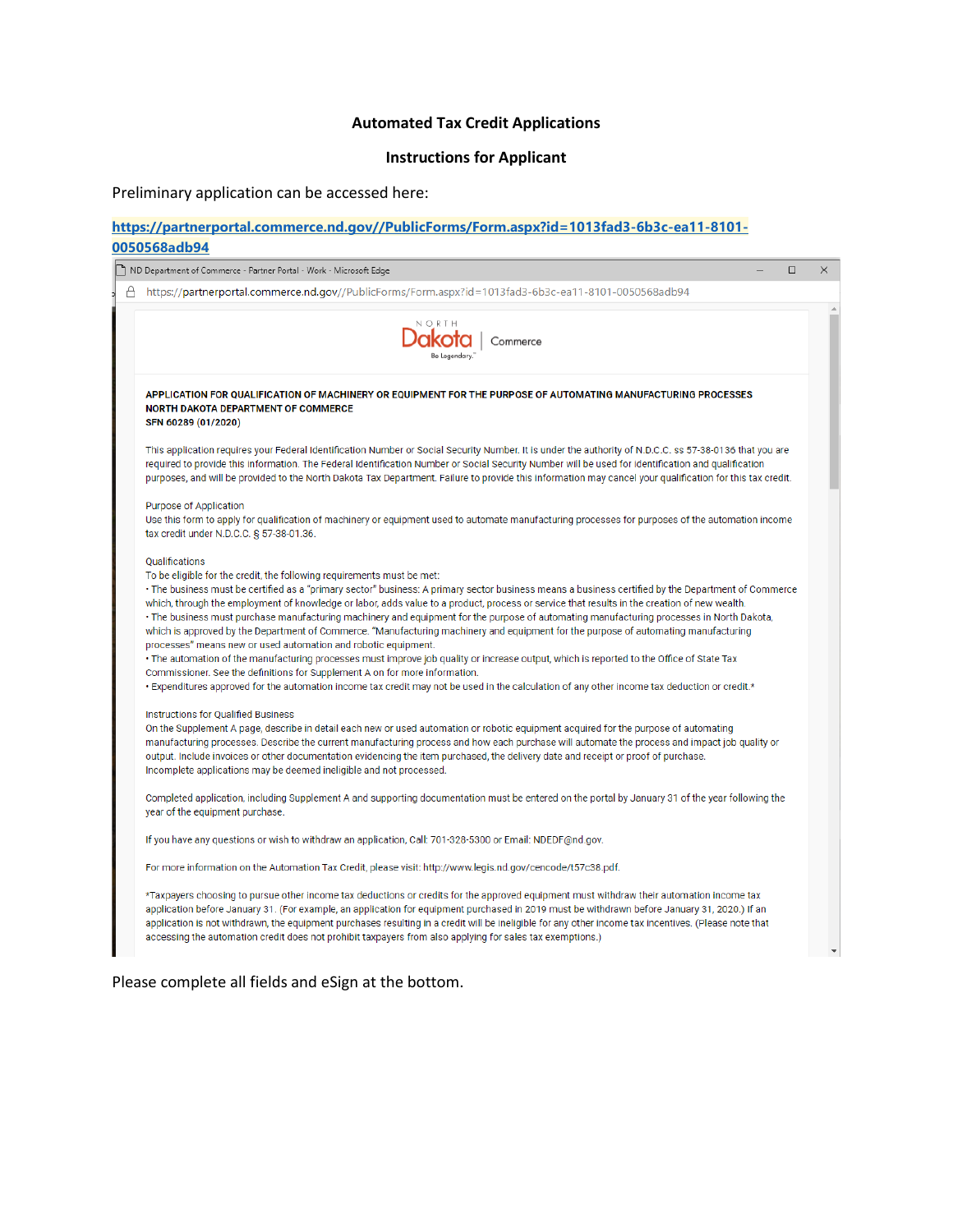| ND Department of Commerce - Partner Portal - Work - Microsoft Edge                                   |
|------------------------------------------------------------------------------------------------------|
| https://partnerportal.commerce.nd.gov//PublicForms/Form.aspx?id=1013fad3-6b3c-ea11-8101-0050568adb94 |
| <b>Taxpayer Information</b>                                                                          |
| Applicant (Company) Name *                                                                           |
| <b>Test Company</b>                                                                                  |
| Federal Identification Number/SSN *                                                                  |
| 12-3456789                                                                                           |
| <b>Primary Contact First Name *</b>                                                                  |
| John                                                                                                 |
| Primary Contact Last Name *                                                                          |
| Doe                                                                                                  |
| Telephone Number *                                                                                   |
| 701-555-55                                                                                           |
| Physical Location (Street Address) of ND Facility *                                                  |
| 123 Main Street                                                                                      |
| Physical City *                                                                                      |
| <b>Bismarck</b><br>$\checkmark$                                                                      |
| <b>Physical State</b>                                                                                |
| <b>ND</b><br>$\checkmark$                                                                            |
| <b>Physical Zip Code</b>                                                                             |
|                                                                                                      |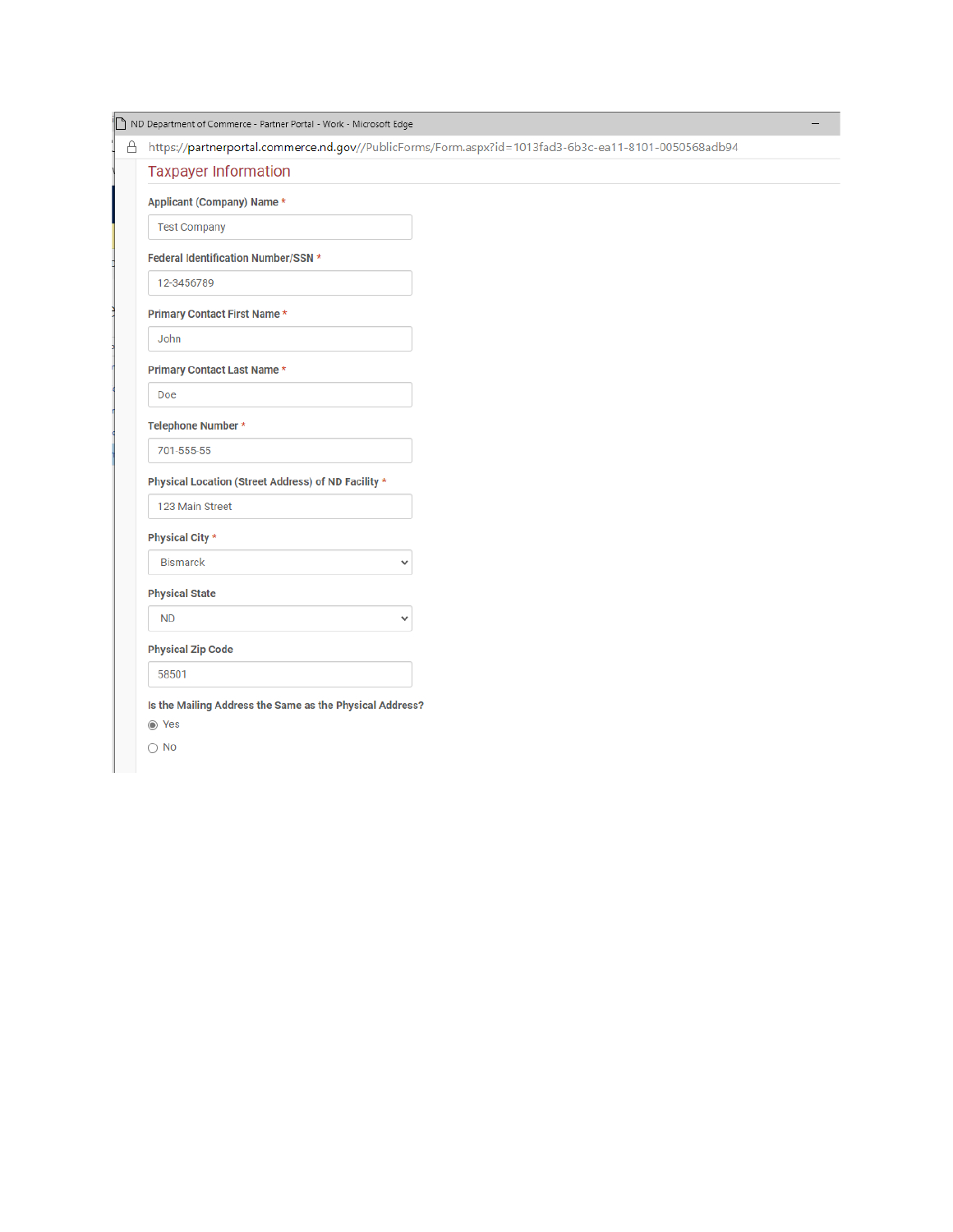ND Department of Commerce - Partner Portal - Work - Microsoft Edge

A https://partnerportal.commerce.nd.gov//PublicForms/Form.aspx?id=1013fad3-6b3c-ea11-8101-0050568adb94

 $\overline{\phantom{0}}$ 

|                      | <b>Mailing City</b>     |  |  |
|----------------------|-------------------------|--|--|
| <b>Mailing State</b> |                         |  |  |
|                      |                         |  |  |
|                      | <b>Mailing Zip Code</b> |  |  |
|                      |                         |  |  |
| Website              |                         |  |  |
|                      | www.test.com            |  |  |
| Email Address *      |                         |  |  |
|                      |                         |  |  |

#### **Primary Sector Certification**

Is this Business Primary Sector Certified?

 $\odot$  Yes

 $\bigcirc$  No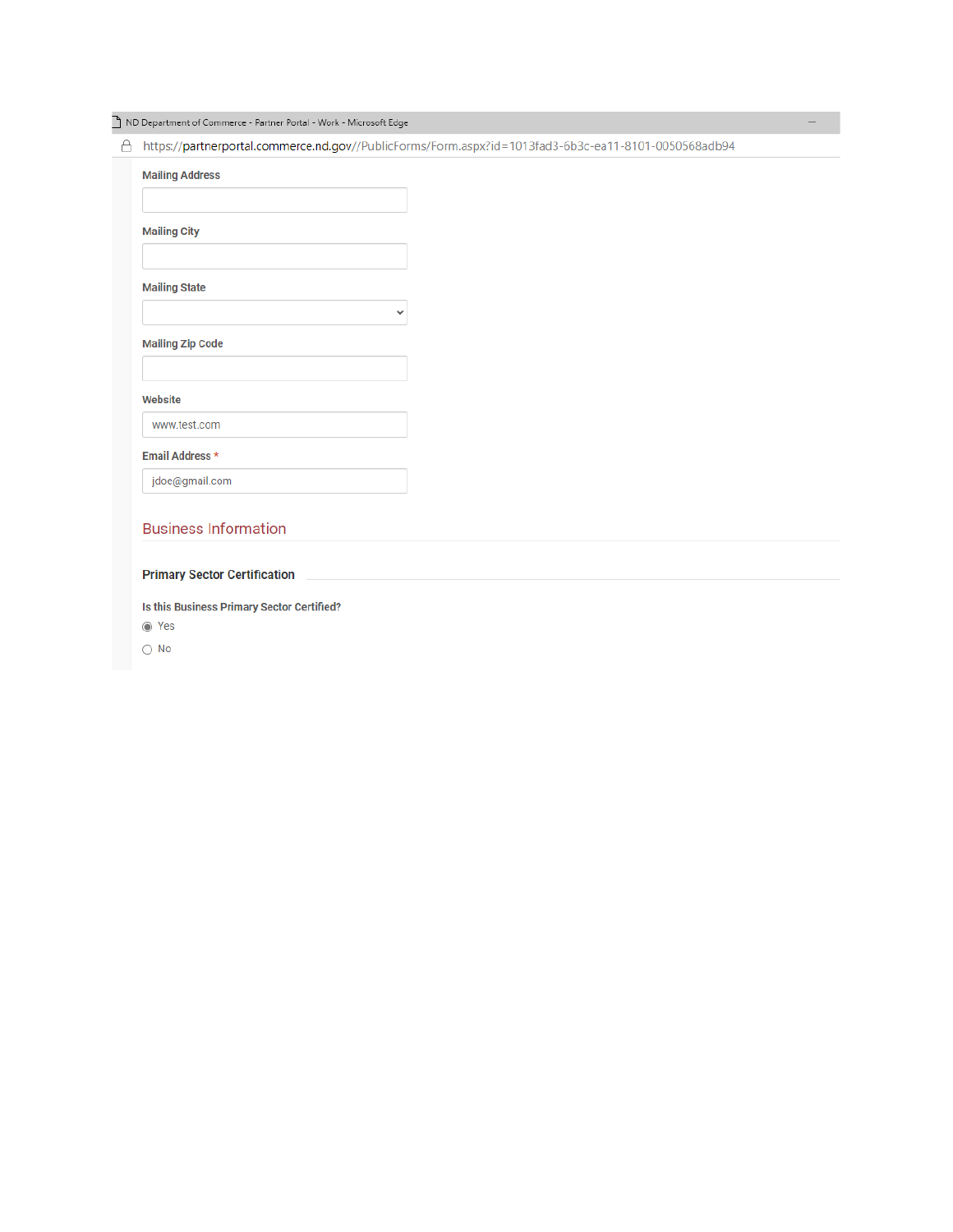| https://partnerportal.commerce.nd.gov//PublicForms/Form.aspx?id=1013fad3-6b3c-ea11-8101-0050568adb94<br><b>Business Information</b><br><b>Primary Sector Certification</b><br>Is this Business Primary Sector Certified?<br>◎ Yes<br>$\bigcirc$ No<br><b>Business Type</b><br><b>Partnership</b><br>Subchapter S Corporation<br>Corporation<br>Sole Proprietorship<br>□ Limited Partnership<br>□ Limited Liability Company<br>$\Box$ Other<br>Other | The undersigned certifies that the information provided in this document and its attachments is true and accurate.<br>Applicant Signature *<br>Title *<br><b>Application Date *</b><br>Ħ |   |  |
|-----------------------------------------------------------------------------------------------------------------------------------------------------------------------------------------------------------------------------------------------------------------------------------------------------------------------------------------------------------------------------------------------------------------------------------------------------|------------------------------------------------------------------------------------------------------------------------------------------------------------------------------------------|---|--|
|                                                                                                                                                                                                                                                                                                                                                                                                                                                     |                                                                                                                                                                                          | Å |  |
|                                                                                                                                                                                                                                                                                                                                                                                                                                                     |                                                                                                                                                                                          |   |  |
|                                                                                                                                                                                                                                                                                                                                                                                                                                                     |                                                                                                                                                                                          |   |  |
|                                                                                                                                                                                                                                                                                                                                                                                                                                                     |                                                                                                                                                                                          |   |  |
|                                                                                                                                                                                                                                                                                                                                                                                                                                                     |                                                                                                                                                                                          |   |  |
|                                                                                                                                                                                                                                                                                                                                                                                                                                                     |                                                                                                                                                                                          |   |  |
|                                                                                                                                                                                                                                                                                                                                                                                                                                                     |                                                                                                                                                                                          |   |  |
|                                                                                                                                                                                                                                                                                                                                                                                                                                                     |                                                                                                                                                                                          |   |  |
|                                                                                                                                                                                                                                                                                                                                                                                                                                                     |                                                                                                                                                                                          |   |  |
|                                                                                                                                                                                                                                                                                                                                                                                                                                                     |                                                                                                                                                                                          |   |  |
|                                                                                                                                                                                                                                                                                                                                                                                                                                                     |                                                                                                                                                                                          |   |  |
|                                                                                                                                                                                                                                                                                                                                                                                                                                                     |                                                                                                                                                                                          |   |  |
|                                                                                                                                                                                                                                                                                                                                                                                                                                                     |                                                                                                                                                                                          |   |  |
|                                                                                                                                                                                                                                                                                                                                                                                                                                                     |                                                                                                                                                                                          |   |  |
|                                                                                                                                                                                                                                                                                                                                                                                                                                                     |                                                                                                                                                                                          |   |  |
|                                                                                                                                                                                                                                                                                                                                                                                                                                                     |                                                                                                                                                                                          |   |  |
|                                                                                                                                                                                                                                                                                                                                                                                                                                                     |                                                                                                                                                                                          |   |  |
|                                                                                                                                                                                                                                                                                                                                                                                                                                                     |                                                                                                                                                                                          |   |  |
|                                                                                                                                                                                                                                                                                                                                                                                                                                                     |                                                                                                                                                                                          |   |  |
|                                                                                                                                                                                                                                                                                                                                                                                                                                                     |                                                                                                                                                                                          |   |  |
|                                                                                                                                                                                                                                                                                                                                                                                                                                                     |                                                                                                                                                                                          |   |  |
|                                                                                                                                                                                                                                                                                                                                                                                                                                                     |                                                                                                                                                                                          |   |  |
|                                                                                                                                                                                                                                                                                                                                                                                                                                                     |                                                                                                                                                                                          |   |  |
|                                                                                                                                                                                                                                                                                                                                                                                                                                                     |                                                                                                                                                                                          |   |  |
|                                                                                                                                                                                                                                                                                                                                                                                                                                                     |                                                                                                                                                                                          |   |  |
|                                                                                                                                                                                                                                                                                                                                                                                                                                                     |                                                                                                                                                                                          |   |  |
|                                                                                                                                                                                                                                                                                                                                                                                                                                                     |                                                                                                                                                                                          |   |  |
|                                                                                                                                                                                                                                                                                                                                                                                                                                                     |                                                                                                                                                                                          |   |  |
|                                                                                                                                                                                                                                                                                                                                                                                                                                                     |                                                                                                                                                                                          |   |  |
|                                                                                                                                                                                                                                                                                                                                                                                                                                                     |                                                                                                                                                                                          |   |  |
|                                                                                                                                                                                                                                                                                                                                                                                                                                                     |                                                                                                                                                                                          |   |  |

Applicant will receive an email confirmation of receipt of application.

Applicant will then receive an email with a link and access code to the Partner Portal to create a login to continue and complete the application – including all tax credit purchases with invoice line items and documentation/receipts.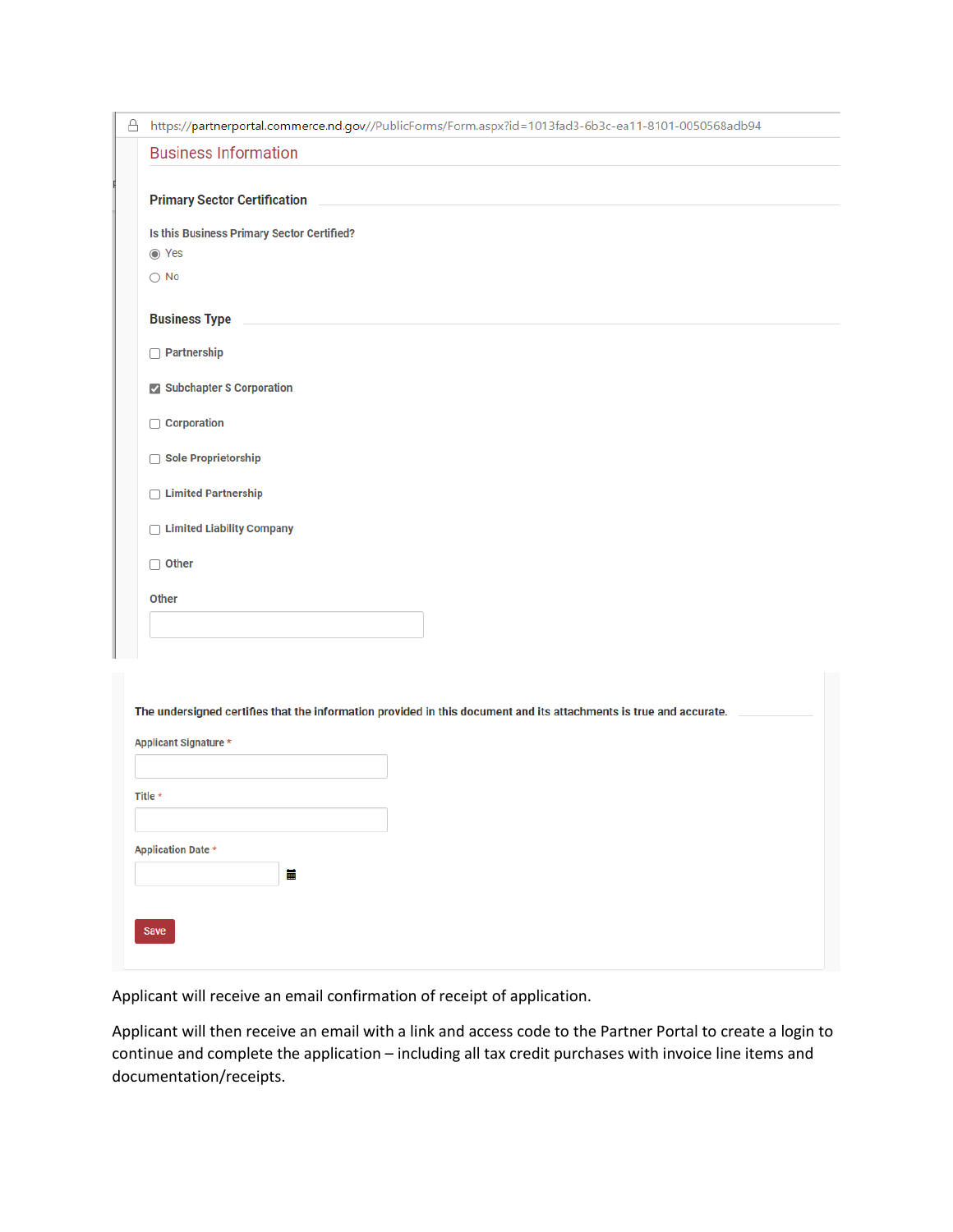| Sign In               |  |  |
|-----------------------|--|--|
| <b>Partner Portal</b> |  |  |
| Username              |  |  |
|                       |  |  |
| Password              |  |  |
| Forgot password?      |  |  |
| Sign In               |  |  |

Select Automated Tax Credit icon to complete the application.

| $\epsilon \leftrightarrow$ 0 @ 8 https://partnerportal.commerce.nd.gov/Main.aspx |                                                                                                                                                                                                                | 9 ☆ ↓ ↓ ● ● …                        |
|----------------------------------------------------------------------------------|----------------------------------------------------------------------------------------------------------------------------------------------------------------------------------------------------------------|--------------------------------------|
|                                                                                  | [] North Dakota Work [1] PERSLink Web Self ● Power Apps ● State Surplus Prope [1] Oracle PeopleSoft S   2065 Da Commerce - Home 23 Adobe Sign, an Ad [3] Billing CO ERG LIVE PORTAL       ERG TEST CRM       E |                                      |
| $\boxed{\text{Dakota}}_{\text{be together}}$                                     |                                                                                                                                                                                                                | Peggy Weiss<br>Test Company          |
|                                                                                  | E News & Events                                                                                                                                                                                                |                                      |
| Automated Tax                                                                    | View All News                                                                                                                                                                                                  | Dakota<br>Commerce<br>↓ 701-328-5300 |

Click on the Automate Tax Credit Record to complete the application by adding Tax Credit Purchases and Invoice Line Items.

| Commerce<br>Be Legendary."              |                            |                         |                           |                      |                                                          |                      |                                 | Peggy Weiss PW ~        |
|-----------------------------------------|----------------------------|-------------------------|---------------------------|----------------------|----------------------------------------------------------|----------------------|---------------------------------|-------------------------|
|                                         |                            |                         |                           |                      |                                                          |                      | Keyword                         | Search                  |
| Add Automated Tax Credit<br>Application | <b>VIEWS</b><br>$\sim$     |                         |                           |                      |                                                          |                      |                                 |                         |
|                                         | ← Applicant (Company) Name | <b>Application Date</b> | <b>Application Status</b> | <b>Email Address</b> | <b>Physical Location (Street Address) of ND Facility</b> | <b>Physical City</b> | <b>Primary Sector Certified</b> | <b>Telephone Number</b> |
|                                         | Test Company               | 11/9/2020               | In Process                | peggyweiss@nd.gov    | 1600 E Century Ave                                       | <b>Bismarck</b>      | <b>No</b>                       | 7013285326              |
|                                         |                            |                         |                           |                      |                                                          |                      |                                 |                         |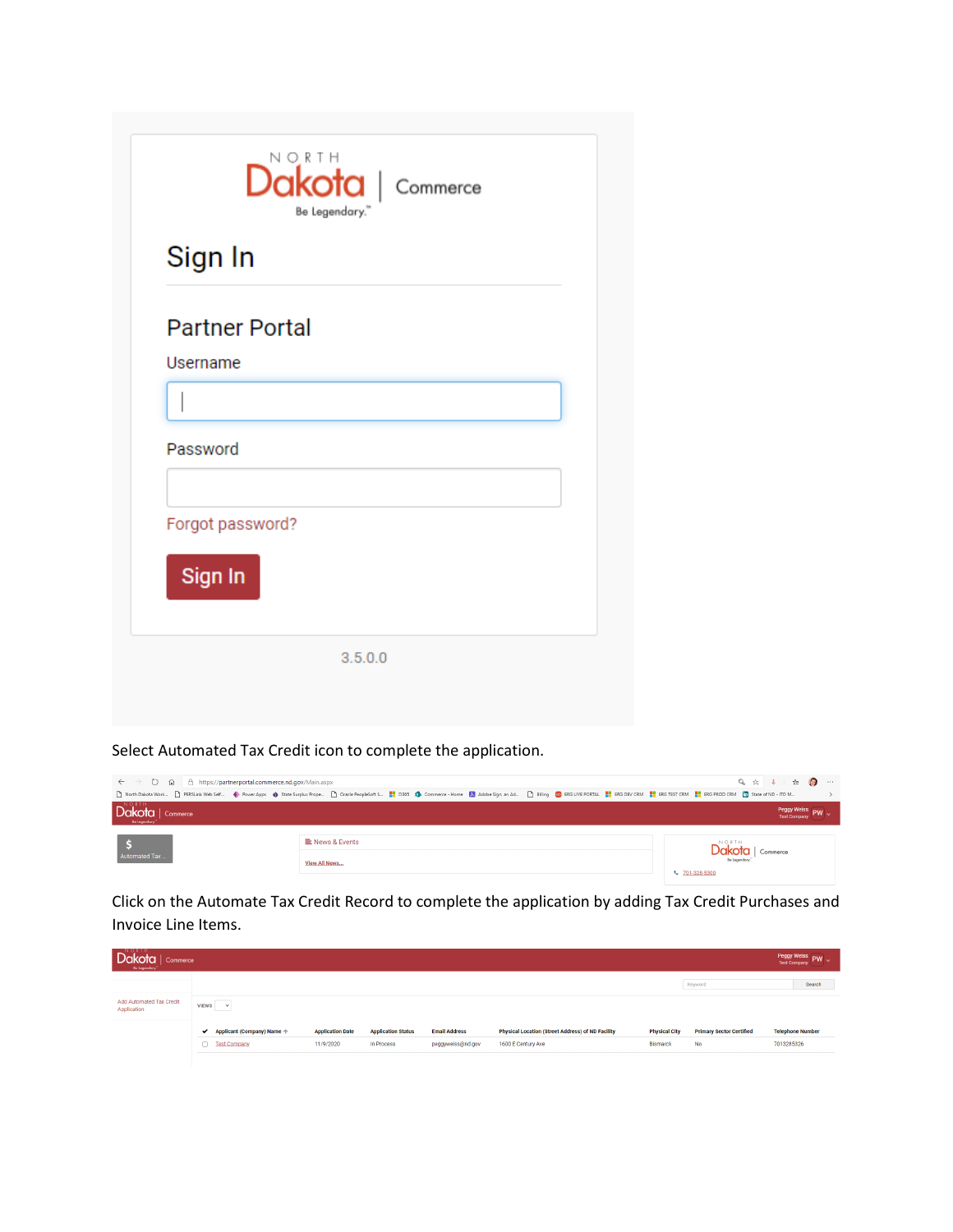Scroll down to the Supplement A section to enter the Tax Credit Purchases. Click Add to enter the Tax Credit Purchase information.

| <b>Service</b><br>-                           |                    |                   |
|-----------------------------------------------|--------------------|-------------------|
| $\Box$ Other                                  |                    |                   |
| Other                                         |                    |                   |
|                                               |                    |                   |
|                                               |                    |                   |
| Supplement A                                  |                    |                   |
| <b>Tax Credit Purchases</b>                   |                    | Add               |
| Name or Description of Machinery or Equipment | <b>Description</b> | <b>Created On</b> |
| No records are available in this view         |                    |                   |
|                                               |                    |                   |

| Add                                                                                |                                                                                                                                |
|------------------------------------------------------------------------------------|--------------------------------------------------------------------------------------------------------------------------------|
| Supplement A                                                                       | 业                                                                                                                              |
| Name or Description of Machinery or Equipment *                                    |                                                                                                                                |
| Test Equipment                                                                     |                                                                                                                                |
| Description                                                                        |                                                                                                                                |
| listed on the appropriate Invoice Line Item record.                                | This equipment has many components to ensure the functionality and efficiency of the product. Each component and costs will be |
| Is this your final Tax Credit Purchase entry for the application?<br>$\bigcap$ Yes |                                                                                                                                |
| $\odot$ No                                                                         |                                                                                                                                |
|                                                                                    | Cancel<br>Save                                                                                                                 |

Complete the fields as required.

Once saved, the screen will refresh and you will be returned to the main application page. Continue adding Tax Credit Purchase records OR add any Component Invoice Line Items that relate to the Tax Credit Purchase.

To add an Invoice Line Item, open the Tax Credit Purchase record by clicking on the red name of the record:

| Supplement A                                  |                                                                                                                                                                                    |                   |
|-----------------------------------------------|------------------------------------------------------------------------------------------------------------------------------------------------------------------------------------|-------------------|
| <b>Tax Credit Purchases</b>                   |                                                                                                                                                                                    | Add               |
| Name or Description of Machinery or Equipment | <b>Description</b>                                                                                                                                                                 | <b>Created On</b> |
| <b>Test Equipment</b>                         | This equipment has many components to ensure the functionality and efficiency of the product. Each component and costs will be listed on the appropriate Invoice Line Item record. | 1/11/2021 1:58 PM |

You will notice the Tax Credit Purchase screen has added an Invoice Line Items section.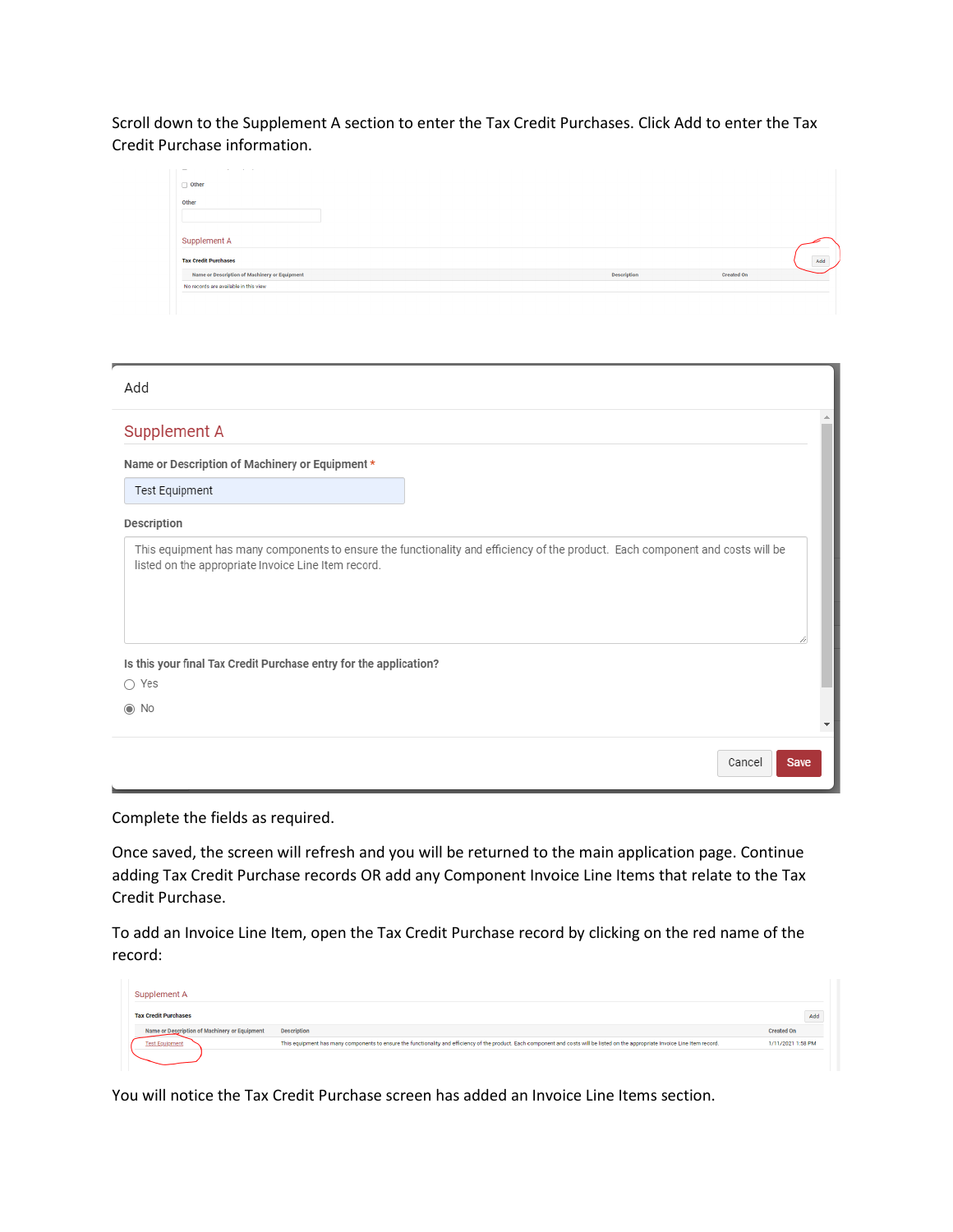| Test Equipment            |  |                                                     |  |             |  |                                                    |                                |                                                                                                                                |                                     |            |         |
|---------------------------|--|-----------------------------------------------------|--|-------------|--|----------------------------------------------------|--------------------------------|--------------------------------------------------------------------------------------------------------------------------------|-------------------------------------|------------|---------|
| Description               |  |                                                     |  |             |  |                                                    |                                |                                                                                                                                |                                     |            |         |
|                           |  | listed on the appropriate Invoice Line Item record. |  |             |  |                                                    |                                | This equipment has many components to ensure the functionality and efficiency of the product. Each component and costs will be |                                     |            |         |
| <b>Invoice Line Items</b> |  |                                                     |  |             |  |                                                    |                                |                                                                                                                                |                                     |            | Add     |
| <b>Tax Credit</b>         |  | Purchase Vendor(s) Component Date                   |  | Amount Paid |  | Non-<br>Delivery Invoice Amount Qualifying<br>Cost | Qualifying<br>Purchase<br>Cost | Non-<br>Qualifying<br>Cost<br>Adjustment                                                                                       | Net<br>Adjusted<br>Purchase<br>Cost | Company On | Created |

# Add Invoice Line Item records as needed to complete the Tax Credit Purchase.

| <b>Description</b>                 | Add                   | $A - A$                      |
|------------------------------------|-----------------------|------------------------------|
| This equipment<br>be listed on the | General               | ▲<br>it and costs will       |
|                                    | Tax Credit Purchase * |                              |
|                                    | $\checkmark$          |                              |
|                                    | Vendor(s)             |                              |
| <b>Invoice Line Items</b>          |                       | Add                          |
| Tax                                | Component *           |                              |
| Credit<br>Purchase Ve              |                       | <b>Created</b><br>Company On |
| No records are ava                 | <b>Delivery Date</b>  |                              |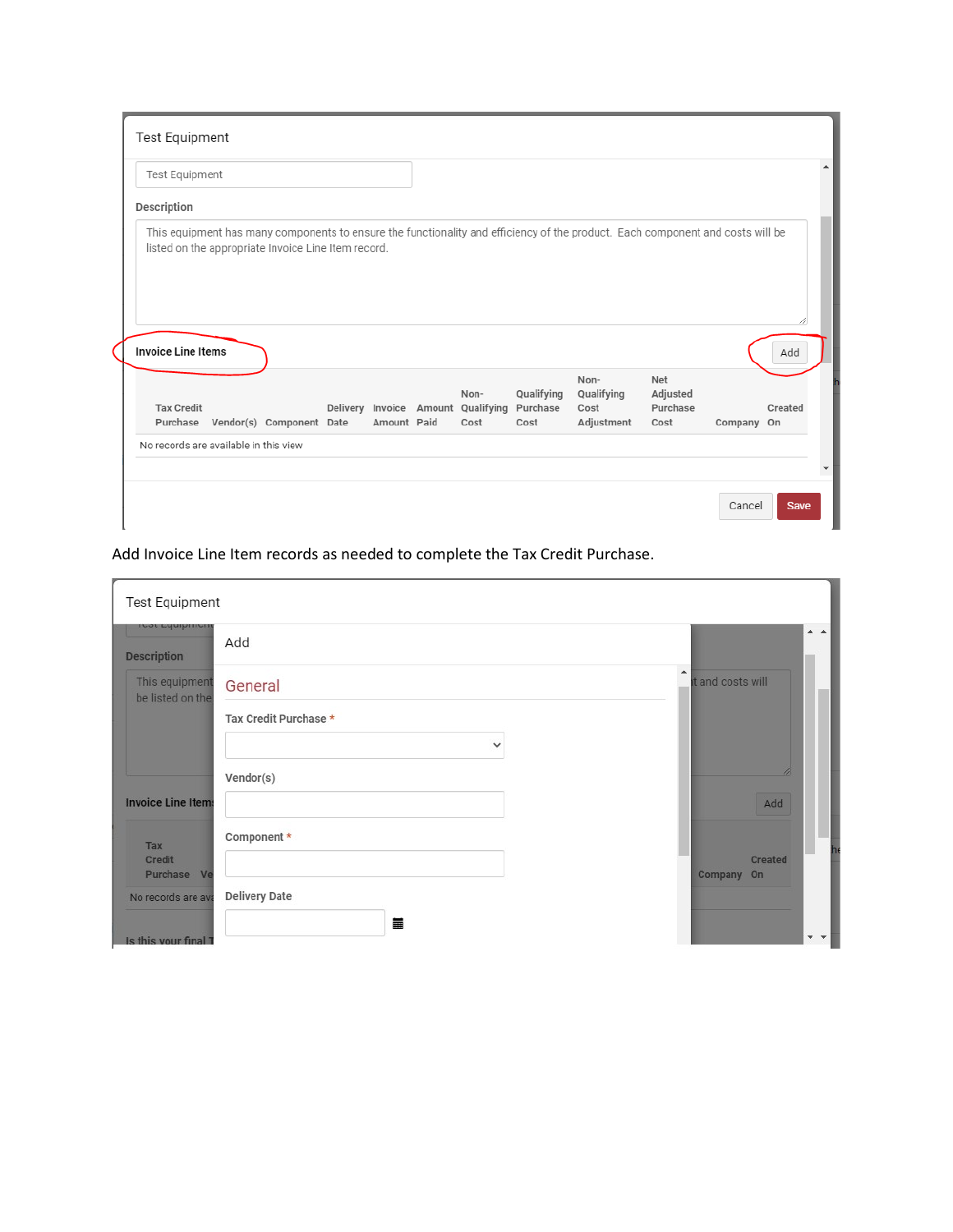| <b>Test Equipment</b>                |                            |                                             |                                   |
|--------------------------------------|----------------------------|---------------------------------------------|-----------------------------------|
| <b>THIS CANDINGIN</b>                | Delively Date              | Lanu custs will                             | $\blacktriangle$ $\blacktriangle$ |
| be listed on the                     | 藟<br>12/30/2020            |                                             |                                   |
|                                      | <b>Invoice Amount</b>      |                                             |                                   |
|                                      | \$<br>50.00                |                                             |                                   |
| <b>Invoice Line Items</b>            | <b>Amount Paid</b>         |                                             | Add                               |
|                                      | \$<br>50.00                |                                             |                                   |
| <b>Tax Credit</b><br>Purchase<br>Ver | Non-Qualifying Cost        | Company On                                  | <b>Created</b>                    |
| Test<br>Loc                          | \$<br>0.00                 | Test                                        | 1/11/202                          |
| Equipment                            | Add documentation/receipts | Company 2:08 PM<br>$\overline{\phantom{a}}$ |                                   |
| $\blacksquare$<br>Is this your final |                            |                                             |                                   |
| $\bigcirc$ Yes                       |                            | Cancel<br>Save                              | $-$                               |
|                                      |                            | Cancel                                      | <b>Save</b>                       |

You will need to save the record before you can attach notes. **\*\*MAKE SURE YOU SAVE THE INVOICE LINE ITEM RECORD OR THE RECORD WILL NOT BE CREATED! \*\***

Once the record is saved, you will have to opportunity to upload receipts and documentation for the Invoice Line Item.

To attach receipts/documentation, click the Add Note button in the newly formed Notes section. At the bottom of the open window will be an Attach File: Choose Files button. Click the Choose Files button to select your files, upload your receipt images here and press Add Note to save the attachment. You can then Save the Invoice Line Item and continue or you can add additional attachments to the Line Item.